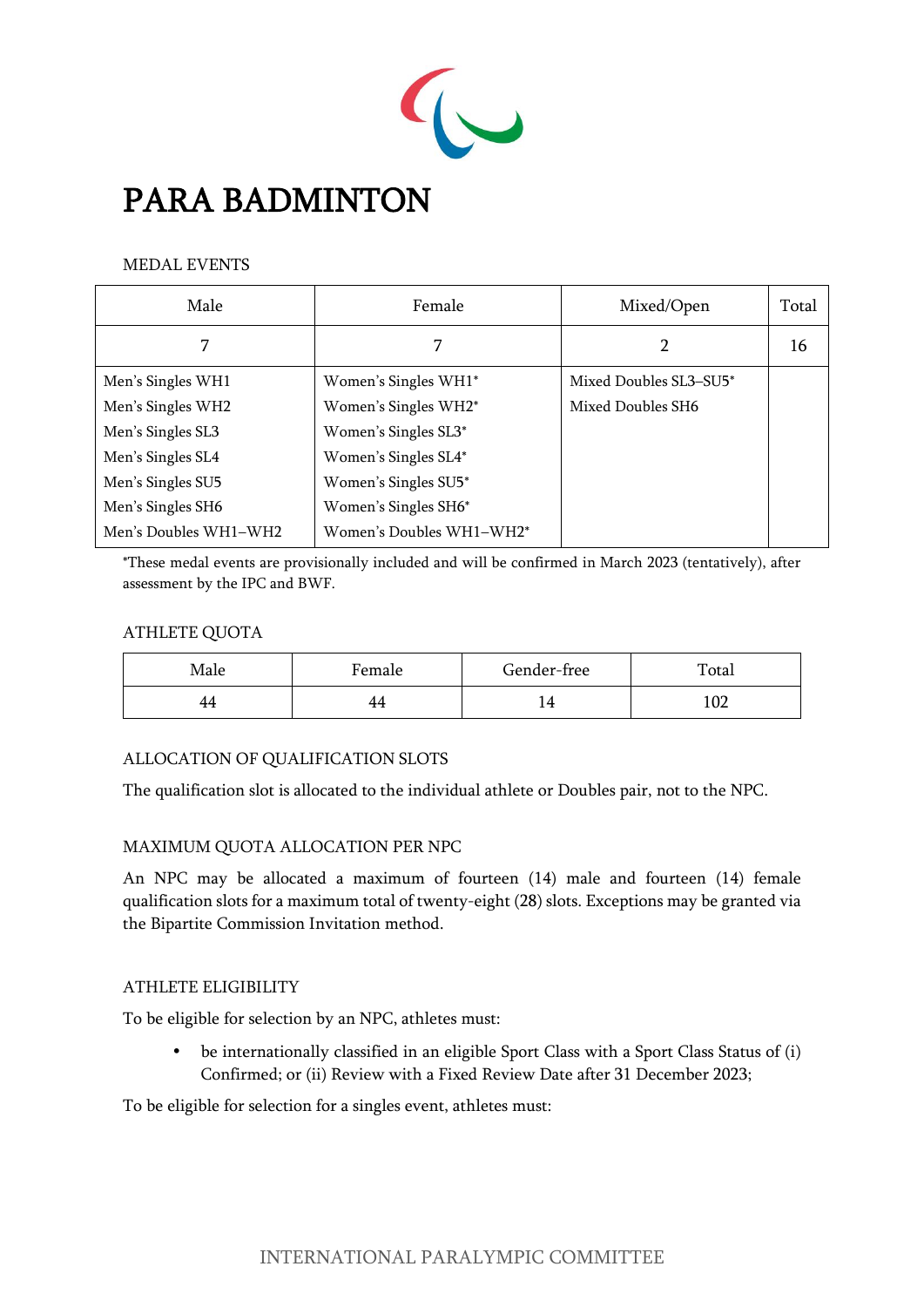be registered with BWF and be ranked on the Race to Santiago Parapan Am Games Singles Ranking list of 4 July 2023. Exception is made if players qualified via the Santiago Parapan Am Games Doubles or Mixed Doubles Ranking Lists.

To be eligible for selection for a doubles event, athletes must:

 be registered with BWF and be ranked on the Race to Santiago Parapan Am Games Doubles and/or Mixed Doubles Ranking list of 4 July 2023. Exception is made if players qualified via the Santiago Parapan Am Games Singles Ranking List.

#### MAXIMUM ENTRY PER NPC

An NPC can enter a maximum of two (2) Doubles pairs comprised of two (2) athletes per pair per doubles event. The pair must have qualified via the Race to Santiago Parapan Am Games Doubles Ranking List qualification method. Exceptions may be granted via the Bipartite Commission Invitation method or if players qualified via the Santiago Parapan Am Games Singles Ranking List are required to enter a doubles event.

An NPC can enter a maximum of two (2) Mixed Doubles pair comprised of two (2) athletes per pair per mixed doubles event. The pair must have qualified via the Race to Santiago Parapan Am Games Mixed Doubles Ranking List qualification method. Exceptions may be granted via the Bipartite Commission Invitation method or if players qualified via the Santiago Parapan Am Games Singles Ranking List are required to enter a mixed doubles event.

An NPC can enter one (1) eligible athlete per Singles medal event if they qualify via the Race to Santiago Parapan Am Games Singles Ranking qualification method. Exceptions may be granted via the Bipartite Commission Invitation method.

All of the above are subject to further detailed regulations under the qualification system section.

#### Entry into Singles Events from Doubles

Both players from a WH1-WH2 pair that qualify for their Men's or Women's Doubles event automatically gain entry into their respective Singles events and are obligated to play in those events.

Both players from a WH1-WH1 pair that qualify for their Men's or Women's Doubles event are obligated to play in their respective Singles event.

Every male SL3, SL4, SU5 and SH6 player who qualifies in the Mixed Doubles event automatically gains entry into his respective Singles event and is obligated to play in that event.

Every female SL3, SL4, SU5, SH6 player who qualifies in the Mixed Doubles event automatically gains entry into her respective Singles event and is obligated to play in that event.

#### Entry into Doubles Events from Singles

If Doubles or Mixed Doubles pairs can be created from athletes (from the same NPC) qualified for singles events only, the BWF reserves the right to require some of these athletes to enter the respective Doubles or Mixed Doubles events.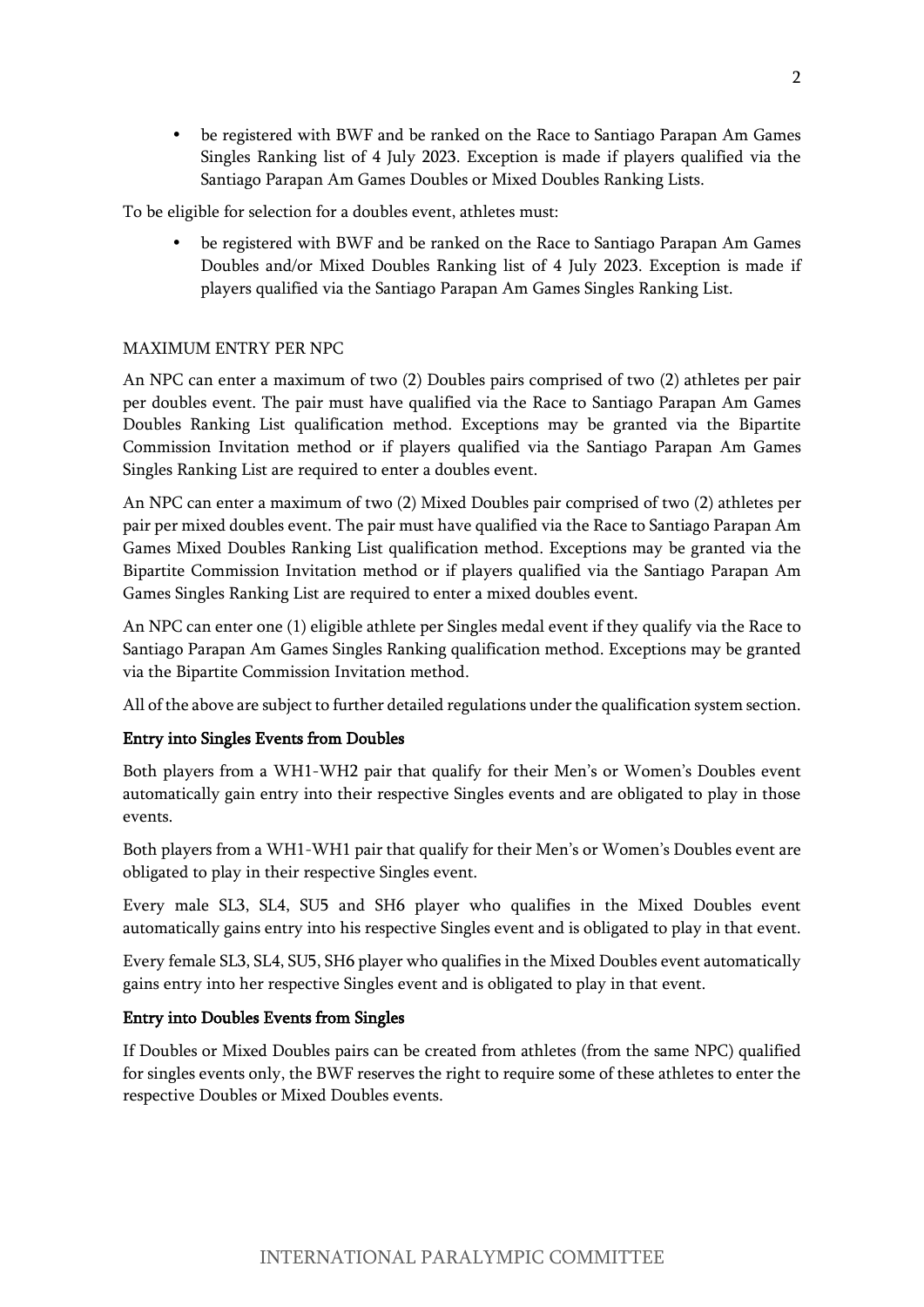| Event                  |                    | Points         | Combinations  | Combinations      |
|------------------------|--------------------|----------------|---------------|-------------------|
|                        | <b>Sport Class</b> |                | permitted     | NOT permitted     |
| Men's Doubles          | WH1 & WH2          | A maximum of 3 | $WH1 + WH2$   | $WH2 + WH2$       |
| <b>Women's Doubles</b> |                    | points         | $WH1 + WH1$   |                   |
|                        |                    |                | $SL3 + SL3$   |                   |
| <b>Mixed Doubles</b>   | $SL3 - SU5$        | A maximum of 8 | $SI.3 + SI.4$ | $SL4 + SU5$       |
|                        |                    | points         | $SL3 + SU5$   | $SIJ5 + SIJ5$     |
|                        |                    |                | $SL4 + SL4$   |                   |
|                        |                    |                |               | No other          |
| <b>Mixed Doubles</b>   | SH <sub>6</sub>    |                | $SH6 + SH6$   | combination of    |
|                        |                    |                |               | classes permitted |

The following entry requirements apply for Doubles pairs:

The following entry numbers will be observed:

| Men                |          | Women              |          | <b>Mixed</b> |          |
|--------------------|----------|--------------------|----------|--------------|----------|
| MS WH1             | $8^*$    | WS WH1             | $8^*$    | XDSL3-SU5    | 6 pairs* |
| MS WH <sub>2</sub> | $5^*$    | WS WH <sub>2</sub> | $5^*$    | XD SH 6      | 6 pairs* |
| MS <sub>SL3</sub>  | $6^*$    | WS SL4             | $6^*$    |              |          |
| MS SL4             | $6^*$    | WS SU5             | $6^*$    |              |          |
| MS SU5             | $6^*$    | WD WH1-WH2         | 6 pairs* |              |          |
| MS SH6             | $6^*$    | WS SH <sub>6</sub> | $6^*$    |              |          |
| MD WH1-WH2         | 6 pairs* |                    |          |              |          |

\*Targeted minimum entry number. This is subject to change.

#### QUALIFICATION SYSTEM

Qualification slots will be allocated in the following order:

| <b>METHOD</b>                                             | <b>QUALIFICATION</b>                                                                                                                                                                               | <b>TOTAL</b>          |
|-----------------------------------------------------------|----------------------------------------------------------------------------------------------------------------------------------------------------------------------------------------------------|-----------------------|
| Race to Santiago                                          | Men's Doubles WH1-WH2: The six (6) highest ranked                                                                                                                                                  | 12 male               |
| Parapan Am                                                | Doubles pairs on the Race to Santiago Parapan Am Games                                                                                                                                             | athletes              |
| <b>Games Doubles</b><br><b>Ranking list</b><br>allocation | Ranking List published on 4 July 2023 each obtain two (2)<br>qualification slots.                                                                                                                  | 12 female<br>athletes |
|                                                           | Women's Doubles WH1-WH2: The six (6) highest ranked<br>Doubles pairs on the Race to Santiago Parapan Am Games<br>Ranking List published on 4 July 2023 each obtain two (2)<br>qualification slots. |                       |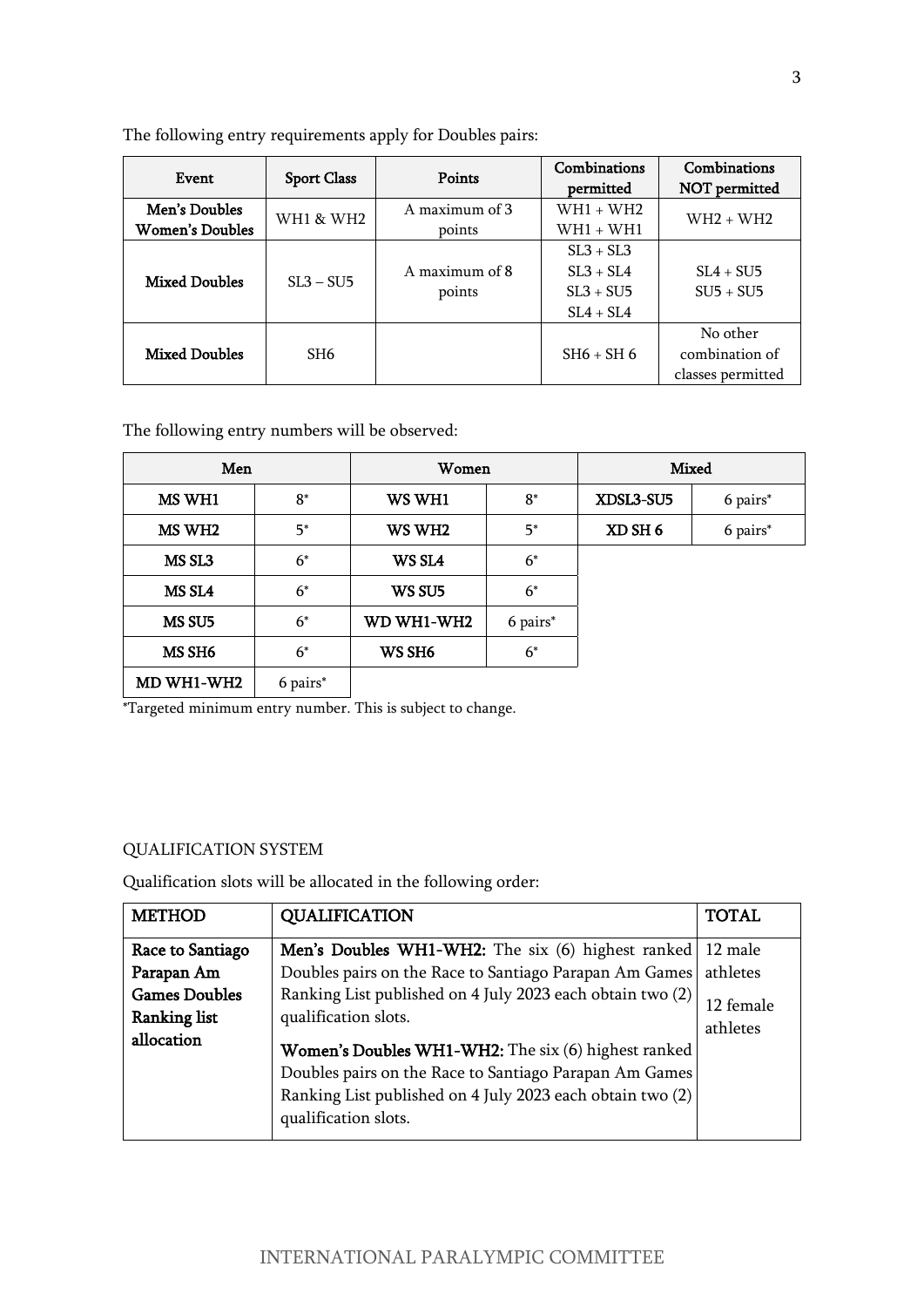|                                                                                                   | qualification slots.<br>allocation method.                                                                                                                                                                                                                                                                                                                                                                      |                |                | A maximum of one (1) pair per NPC per medal event can<br>be allocated a slot via this method unless two (2) pairs from<br>the same NPC are ranked in the top-3 of the respective<br>Ranking List, in this case both pairs will be allocated<br>Any slot(s) that cannot be allocated via this method will<br>be allocated via the Bipartite Commission Invitation |  |
|---------------------------------------------------------------------------------------------------|-----------------------------------------------------------------------------------------------------------------------------------------------------------------------------------------------------------------------------------------------------------------------------------------------------------------------------------------------------------------------------------------------------------------|----------------|----------------|------------------------------------------------------------------------------------------------------------------------------------------------------------------------------------------------------------------------------------------------------------------------------------------------------------------------------------------------------------------|--|
| Race to Santiago<br>Parapan Am<br><b>Games Mixed</b><br><b>Doubles Ranking</b><br>list allocation | <b>Mixed Doubles SL3-SU5:</b> The six (6) highest ranked Mixed<br>Doubles pairs on the Race to Santiago Parapan Am Games<br>Ranking List published on 4 July 2023 each obtain two (2)<br>qualification slots.<br>Mixed Doubles SH6: The six (6) highest ranked Mixed<br>Doubles pairs on Race to Santiago Parapan Am Games<br>Ranking List published on 4 July 2023 each obtain two (2)<br>qualification slots. |                |                | 12 male<br>athletes<br>12 female<br>athletes                                                                                                                                                                                                                                                                                                                     |  |
|                                                                                                   | qualification slots.<br>allocation method.                                                                                                                                                                                                                                                                                                                                                                      |                |                | A maximum of one (1) pair per NPC per medal event can<br>be allocated a slot via this method unless two (2) pairs from<br>the same NPC are ranked in the top-3 of the respective<br>Ranking List, in this case both pairs will be allocated<br>Any slot(s) that cannot be allocated via this method will<br>be allocated via the Bipartite Commission Invitation |  |
| Race to Santiago<br>Parapan Am<br><b>Games Singles</b><br><b>Ranking List</b><br>allocation       | 20 male<br>The highest ranked athletes (not yet qualified) on the<br>Race to Santiago Parapan Am Games Singles Ranking List<br>athletes<br>published on 4 July 2023 will be allocated slots according<br>20 female<br>to the matrix below and up to a maximum of one (1) slot<br>athletes<br>per NPC per medal event:                                                                                           |                |                |                                                                                                                                                                                                                                                                                                                                                                  |  |
|                                                                                                   | Class                                                                                                                                                                                                                                                                                                                                                                                                           | Men            | Women          |                                                                                                                                                                                                                                                                                                                                                                  |  |
|                                                                                                   | WH1                                                                                                                                                                                                                                                                                                                                                                                                             | $\overline{2}$ | $\overline{2}$ |                                                                                                                                                                                                                                                                                                                                                                  |  |
|                                                                                                   | WH <sub>2</sub>                                                                                                                                                                                                                                                                                                                                                                                                 | $\overline{2}$ | $\overline{2}$ |                                                                                                                                                                                                                                                                                                                                                                  |  |
|                                                                                                   | SL <sub>3</sub>                                                                                                                                                                                                                                                                                                                                                                                                 | $\overline{4}$ | $\overline{4}$ |                                                                                                                                                                                                                                                                                                                                                                  |  |
|                                                                                                   | SL <sub>4</sub>                                                                                                                                                                                                                                                                                                                                                                                                 | $\overline{4}$ | $\overline{4}$ |                                                                                                                                                                                                                                                                                                                                                                  |  |
|                                                                                                   | SU <sub>5</sub>                                                                                                                                                                                                                                                                                                                                                                                                 | $\overline{4}$ | $\overline{4}$ |                                                                                                                                                                                                                                                                                                                                                                  |  |
|                                                                                                   | SH <sub>6</sub>                                                                                                                                                                                                                                                                                                                                                                                                 | 3              | 3              |                                                                                                                                                                                                                                                                                                                                                                  |  |
|                                                                                                   |                                                                                                                                                                                                                                                                                                                                                                                                                 |                |                |                                                                                                                                                                                                                                                                                                                                                                  |  |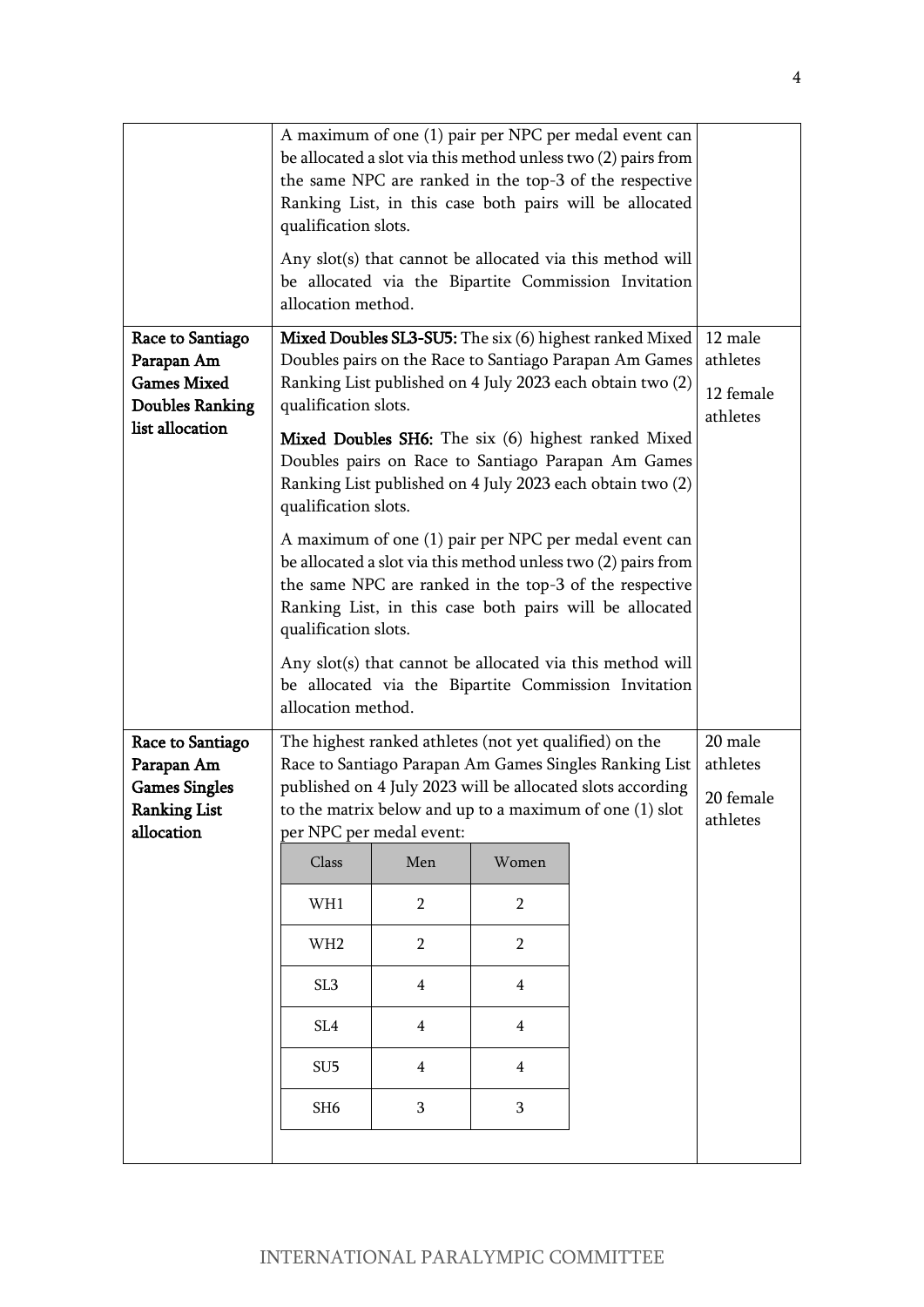|                                | Any slot(s) that cannot be allocated via this method will<br>be allocated via the Bipartite Commission Invitation<br>allocation method.                                  |              |
|--------------------------------|--------------------------------------------------------------------------------------------------------------------------------------------------------------------------|--------------|
| <b>Bipartite</b><br>Commission | Fourteen (14) eligible athletes will be selected by IPC and<br>BWF for Bipartite Commission Invitation qualification                                                     | 14 athletes  |
| Invitation<br>allocation       | slots. Some or all of these slots may be used to protect the<br>viability of certain medal events.                                                                       |              |
|                                | If the host country has not qualified any slots via the<br>above methods, one (1) male and one (1) female Bipartite<br>Invitation will be reserved for the host country. |              |
|                                | To be considered for a Bipartite Commission Invitation<br>slot, NPCs (including host country) must submit an<br>official application in writing to BWF by 4 August 2023. |              |
| Total                          |                                                                                                                                                                          | 102 athletes |

# TIMELINE

| 1 June 2022    | Start of the period for athletes to gain points towards the Race to<br>Santiago Parapan Am Games Ranking List                                                     |
|----------------|-------------------------------------------------------------------------------------------------------------------------------------------------------------------|
| 2 July 2023    | End of the period for athletes to gain points towards the Race to<br>Santiago Parapan Am Games Ranking List                                                       |
| 4 July 2023    | BWF publishes the Race to Santiago Parapan Am Games Ranking<br>List Ranking List                                                                                  |
| 4 July 2023    | Start of Bipartite Commission Invitation application process<br>(including reserved host country and continental slots)                                           |
| 4 July 2023    | BWF notifies in writing to the NPCs the allocation of<br>qualification slots under the Doubles and Mixed Doubles<br>Ranking List Allocation method                |
| 11 July 2023   | NPCs confirm in writing to BWF the use of allocated Doubles<br>and Mixed Doubles slots                                                                            |
| 12 July 2023   | BWF notifies in writing to the NPCs the reallocation of any<br>unused Doubles and Mixed Doubles slots                                                             |
| 19 July 2023   | NPCs confirm in writing to BWF the use of reallocated Doubles<br>and Mixed Doubles slots                                                                          |
| 20 August 2023 | Deadline for Santiago 2023 Organising Committee to receive<br>application<br>forms submitted<br>accreditation<br><b>NPCs</b><br>by<br>("Accreditation Long List") |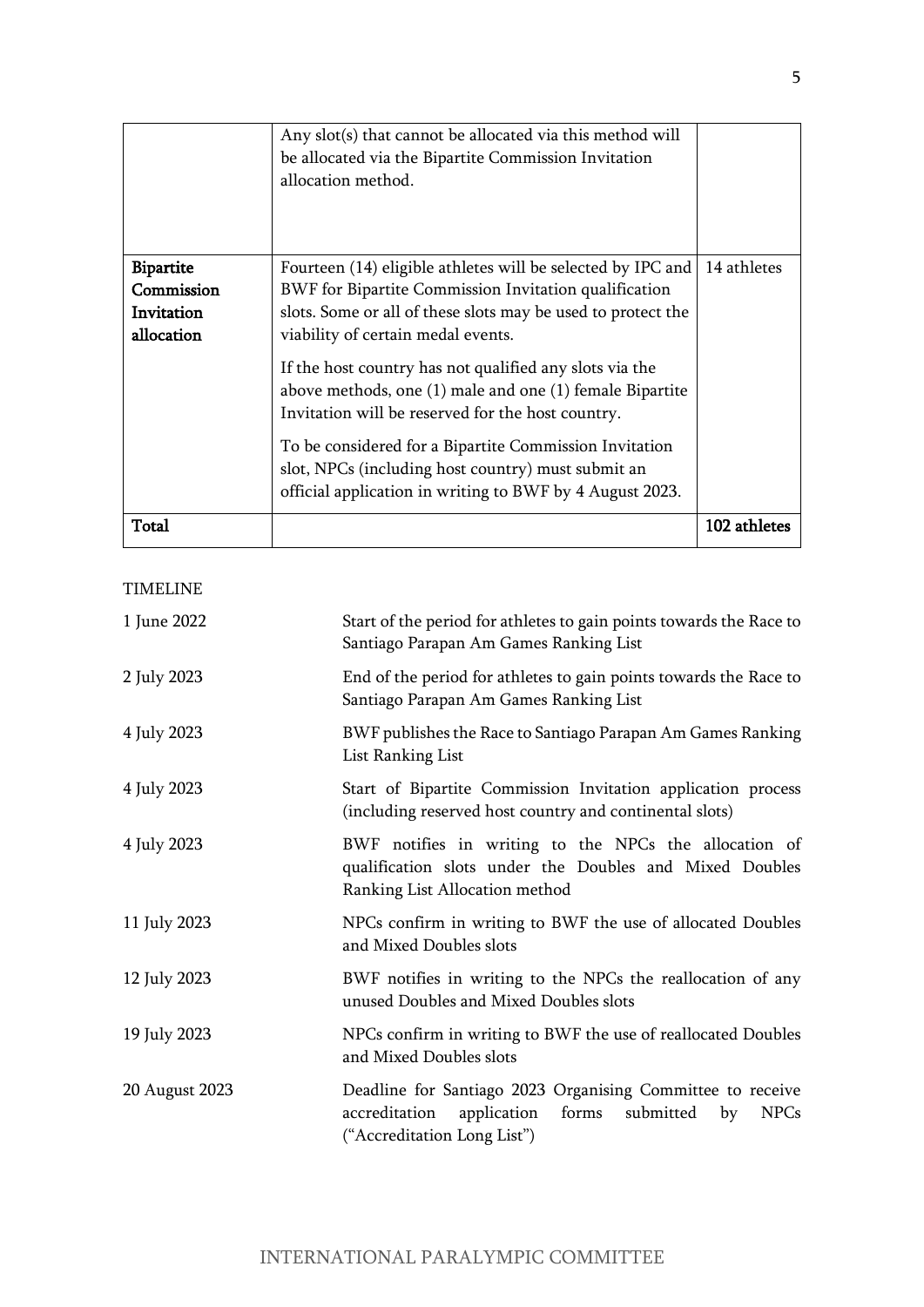| 20 July 2023     | BWF notifies in writing to the NPCs the allocation of<br>qualification slots under the Singles Ranking List Allocation<br>method                          |
|------------------|-----------------------------------------------------------------------------------------------------------------------------------------------------------|
| 27 July 2023     | NPCs confirm in writing to BWF the use of all allocated slots<br>under the Singles Ranking List Allocation method                                         |
| 28 July 2023     | BWF notifies in writing to the NPCs the reallocation of any<br>unused Singles qualification slots                                                         |
| 4 August 2023    | Deadline to submit Bipartite Commission Invitation applications<br>to BWF                                                                                 |
| 11 August 2023   | NPCs confirm in writing to BWF the use of reallocated Singles<br>slots                                                                                    |
| 14 August 2023   | BWF notifies in writing to the NPCs the awarding of Bipartite<br>Commission Invitation slots                                                              |
| 21 August 2023   | NPCs confirm in writing to BWF the use of Bipartite slots                                                                                                 |
| 28 August 2023   | BWF notifies in writing to the NPCs which athletes qualified for<br>singles events will be required to enter doubles and mixed<br>doubles events (if any) |
| 4 September 2023 | NPCs confirm in writing to BWF if they intend to enter the<br>selected athletes in the doubles or mixed doubles events (if any)                           |
| 28 October 2023  | Deadline for Santiago 2023 Organising Committee to receive<br>sport entry forms submitted by NPCs                                                         |

#### CONFIRMATION PROCESS OF ALLOCATED SLOTS

By 11 July 2023 each NPC must confirm to BWF in writing (only emails are accepted) the Doubles and Mixed Doubles Ranking List qualification slots they will use.

By 27 July 2023 each NPC must confirm to BWF in writing (only emails are accepted) the Singles Ranking List qualification slots they will use.

NPCs that have not replied by these dates will have lost their slots and BWF may reallocate them by the relevant dates in the above timeline. Important note: Doubles slots are allocated to the individual Doubles pair. In case one athlete is unable to accept his or her slot, the Doubles partner automatically loses their slot, so that BWF can reallocate the two slots to another eligible Doubles pair.

By 21 August 2023 it is officially declared that the respective NPCs will use the allocated slots for the Santiago 2023 Parapan American Games. Any NPC that does not use its allocated slots may be subject to sanctions by IPC and BWF.